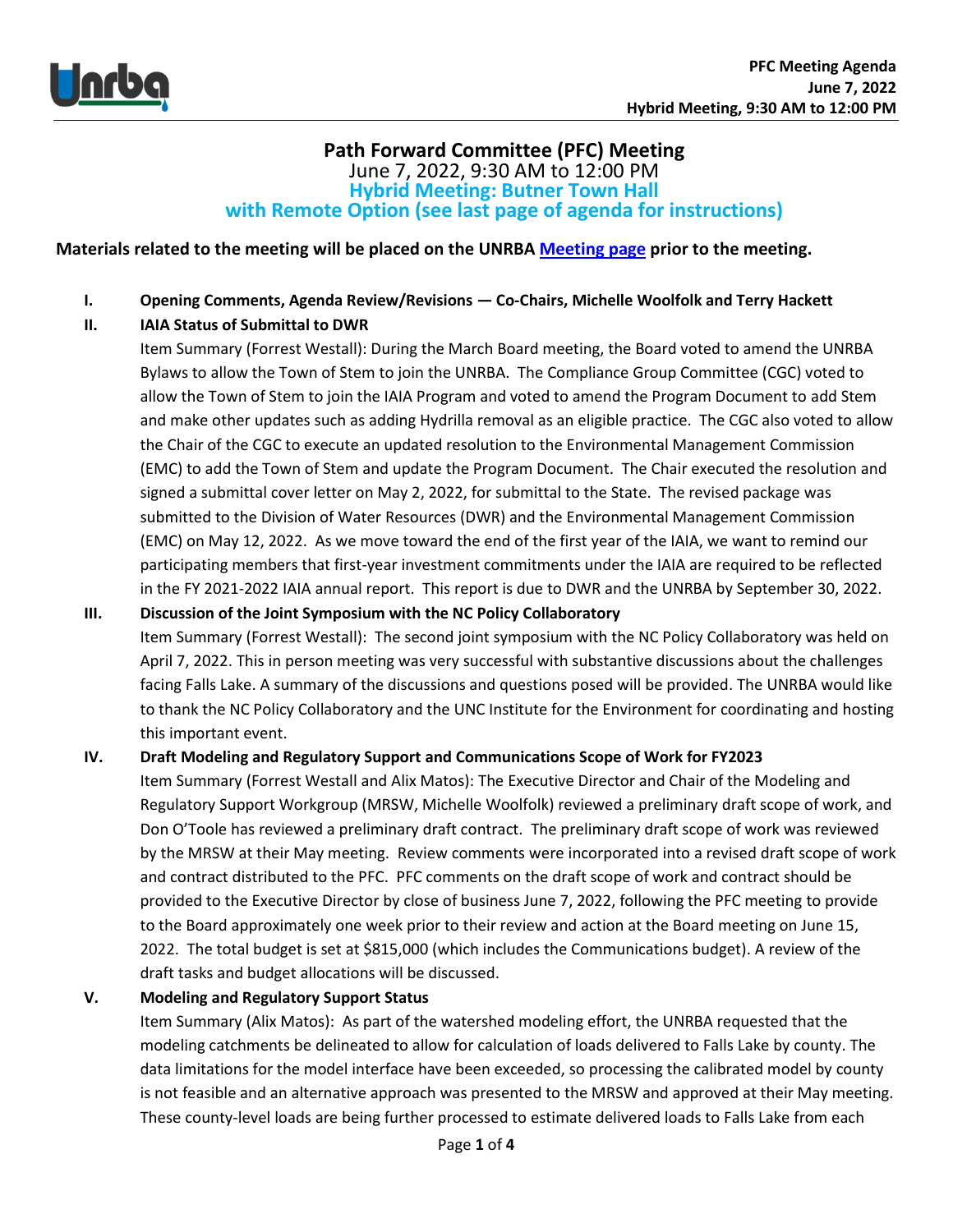

jurisdiction. Preliminary estimates of the jurisdictional loads will be presented and ultimately included in the watershed model report.

The Executive Director and the MRSW Chair have reviewed the WARMF watershed modeling report that describes development and calibration of the watershed model as well as summaries of loading delivered to Falls Lake. Agricultural representatives have reviewed sections of the report describing agricultural inputs and outputs. Jurisdictional loads are being processed for inclusion in an appendix along with loading summaries by tributary. The full modeling report will be distributed to the MRSW after comments have been addressed by the modeling team.

Preliminary water quality calibration of WARMF Lake and EFDC are proceeding using the output from the WARMF watershed model. Visual comparisons of preliminary simulations to lake observations have been discussed with subject matter experts. Data and information are being compiled in reference to different groups of algae in Falls Lake (beyond those included in the models to date) and sediment flux estimates (Dr. Piehler's work is forthcoming).

The statistical/Bayesian modeler has summarized the One Health Harmful Algal Bloom System (OHHABS) water quality and hazardous algal bloom data provided by the CDC and discussed the summaries with CDC staff. An overview of the data and its limitations will be discussed. The modelers are coordinating with Astrid Schnetzer (NCSU) to incorporate her algal toxin data collected in Falls Lake into the analysis. The City of Raleigh has also provided additional toxin data that will be updated.

**VI. Preliminary Discussions of Concepts Believed to be Important in Developing the 2023 Nutrient Strategy Revisions (Falls Lake Rules)**

Item Summary (Forrest Westall): Outreach on this objective occurred a couple of months ago. The Co-Chairs of the PFC identified the need to begin discussions on concepts for the UNRBA's recommendations for revision to the Falls Lake Nutrient Management Strategy—the Rules. This initiative was noted in communication to the PFC within the last couple of months, and it is important that we begin to consider what has been learned about the nutrient contributions from the different categories of nutrient sources to Falls Lake. The watershed model has identified some critical aspects that will relate directly to developing an effective revised strategy. These discussions will help formulate preliminary information that will be shared internally, externally, and with DWR. While the calibration and confirmation of the lake modeling is not yet complete, the watershed model provides some excellent insights into how the nutrient sources in the watershed contribute loading to the lake. This modeling provides important characteristics of sources that can be considered either "unmanaged" or those that represent human activity and active use of land. It is important to note that this process is very preliminary and represents only a beginning of the effort to generate discussion and input on how the strategy may be updated. This by no means is intended to limit discussion, but to expand it and generate interest and consideration by Falls Lake stakeholders. The Co-Chairs of the PFC will meet today following the PFC meeting to discuss moving this initiative forward.

## **VII. MRSW Workgroup Reports**

Item Summary (Michelle Woolfolk and Alix Matos): The Scenario Screening workgroup has completed its work to evaluate potential scenarios for evaluation with the models; these scenarios were presented to the MRSW in March. The modeling team discussed options for modeling management activities on agricultural lands with agricultural representatives in April and May. The agricultural sector has already achieved significant reductions in nutrient loading to Falls Lake since baseline; these actions will be documented in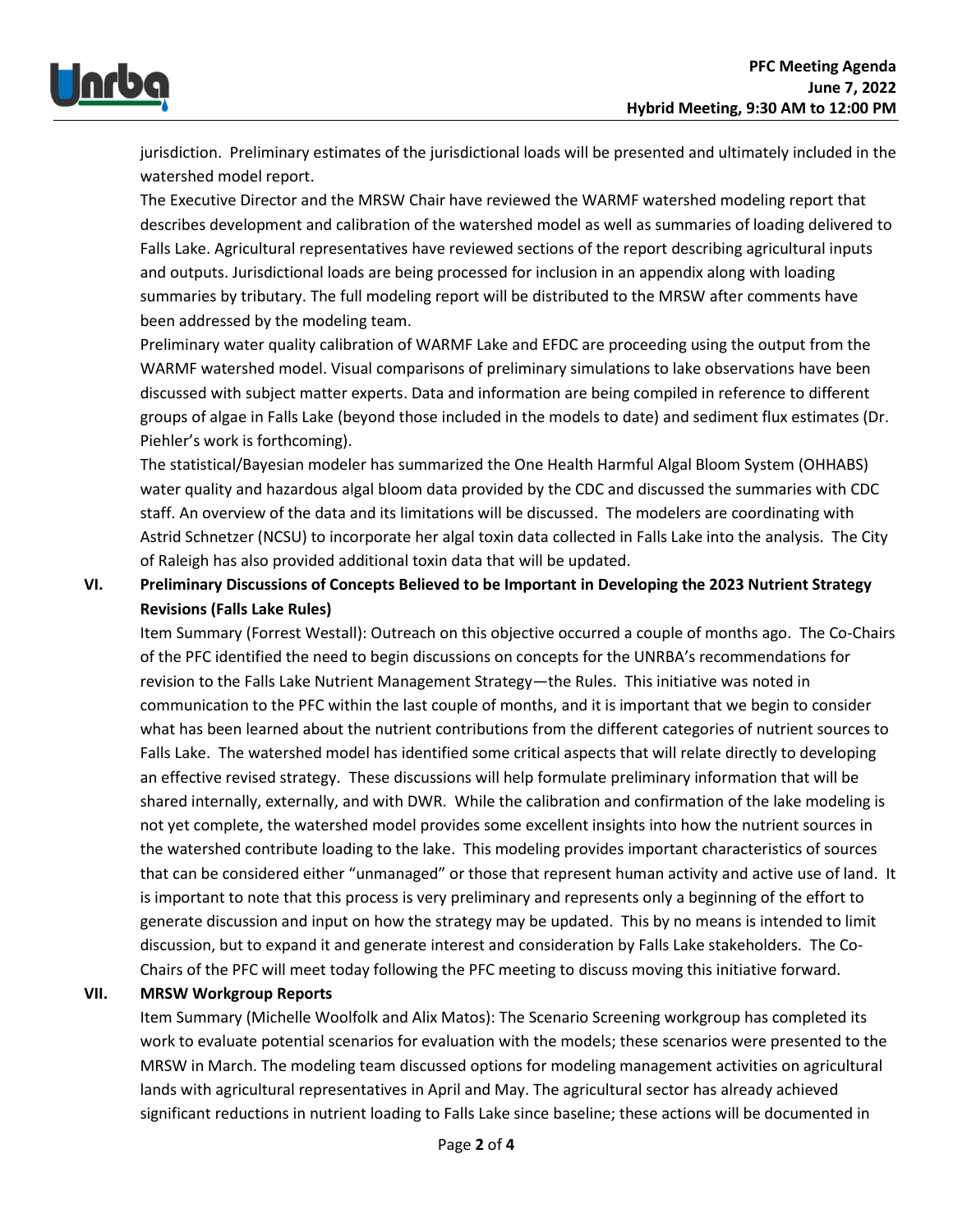

UNRBA reporting. The Scenario Output workgroup has completed their charge of developing reporting formats to facilitate comparison of scenario output.

## **VIII. Plan for Statistical Model Development and Regulatory Options for the Site-Specific Chlorophyll-a Water Quality Standard Proposal**

Item Summary (Forrest Westall): The primary task is to begin consideration of a petition for rulemaking for Falls Lake (e.g., site specific criteria). The effort to develop this proposal will be partially supported by the UNRBA Statistical Model of Falls Lake. However, input to the proposal will be supported by the other models as well. The Statistical Model has important flexibility in the posing of questions related to the appropriateness of a site-specific standard. All the models supporting the Re-examination of the Falls Nutrient Management Strategy will be used to support the effort, with an emphasis on the Statistical Model. The statistical modeling team has been reaching out to contacts provided by the Technical Advisors Workgroup to collect data and information regarding satisfaction of designated uses in Falls Lake. DWR has also provided input on the contact list. National and local datasets are being formatted to build the model (e.g., CDC's OHHABS data discussed above). The statistical modeling team and the legal team are also coordinating with Dr. Marty Lebo who has been identified as a Subject Matter Expert for assistance to the UNRBA for evaluating site-specific criteria for Falls Lake. Evaluation of other State's site-specific standards for chlorophyll-a and nutrient-related standards is ongoing.

#### **IX. DWR 2022 Integrated Report and 303(d) Assessments**

Item Summary (Jay Sauber): DWR and EPA have finalized the 2022 303(d) List. The DWR Draft Integrated Water Quality Assessment Report and the Draft 303(d) List for 2022 were posted to the [DWR website.](https://deq.nc.gov/about/divisions/water-resources/water-planning/modeling-assessment/water-quality-data-assessment/integrated-report-files) The UNRBA submitted comments on the draft documents on February 18, 2022. The EPA received the State's final 2022 Section 303(d) List submission on April 1, 2022. The submission consisted of a Listing and Delisting Methodology, the Section 303(d) List, the list of waters removed from the Section 303(d) List (delistings), and a Draft Integrated Report (IR) providing IR categories on all State-assessed waters. According to the EPA decision support document, the package also included the State's priority ranking of TMDLs, the Notice for Public Comment, and the State's response to public comments. EPA approved DWR's 303(d) List as submitted by DWR on April 28, 2022. However, as related to UNRBA interests, EPA's approved 303(d) List contains some inconsistencies with the UNRBA's comments and DWR's response to those comments.

#### **X. Communications Outreach and Preparation**

Item Summary (Forrest Westall):

- The UNRBA is planning a technical stakeholders' workshop for Fall 2022 following calibration of the lake models and evaluation of preliminary scenarios to discuss the status of the modeling efforts and hear input on a revised nutrient management strategy for Falls Lake.
- The UNRBA is planning to coordinate with the communications staff from the local governments to leverage existing platforms, accounts, and distribution lists to reach the general public regarding the UNRBA's goals, objectives, and revised recommendations
- The Executive Director is planning a meeting with Richard Rogers, the DWR Director, to discuss the work of the UNRBA and preliminary results on the Re-examination, process for site-specific water quality standard petition and the High Rock Lake site-specific rulemaking process.
- The UNRBA is planning meetings with DWR planning, modeling, and standards groups to review the technical work and discuss the general approach for the re-examination. We continue to engage DWR